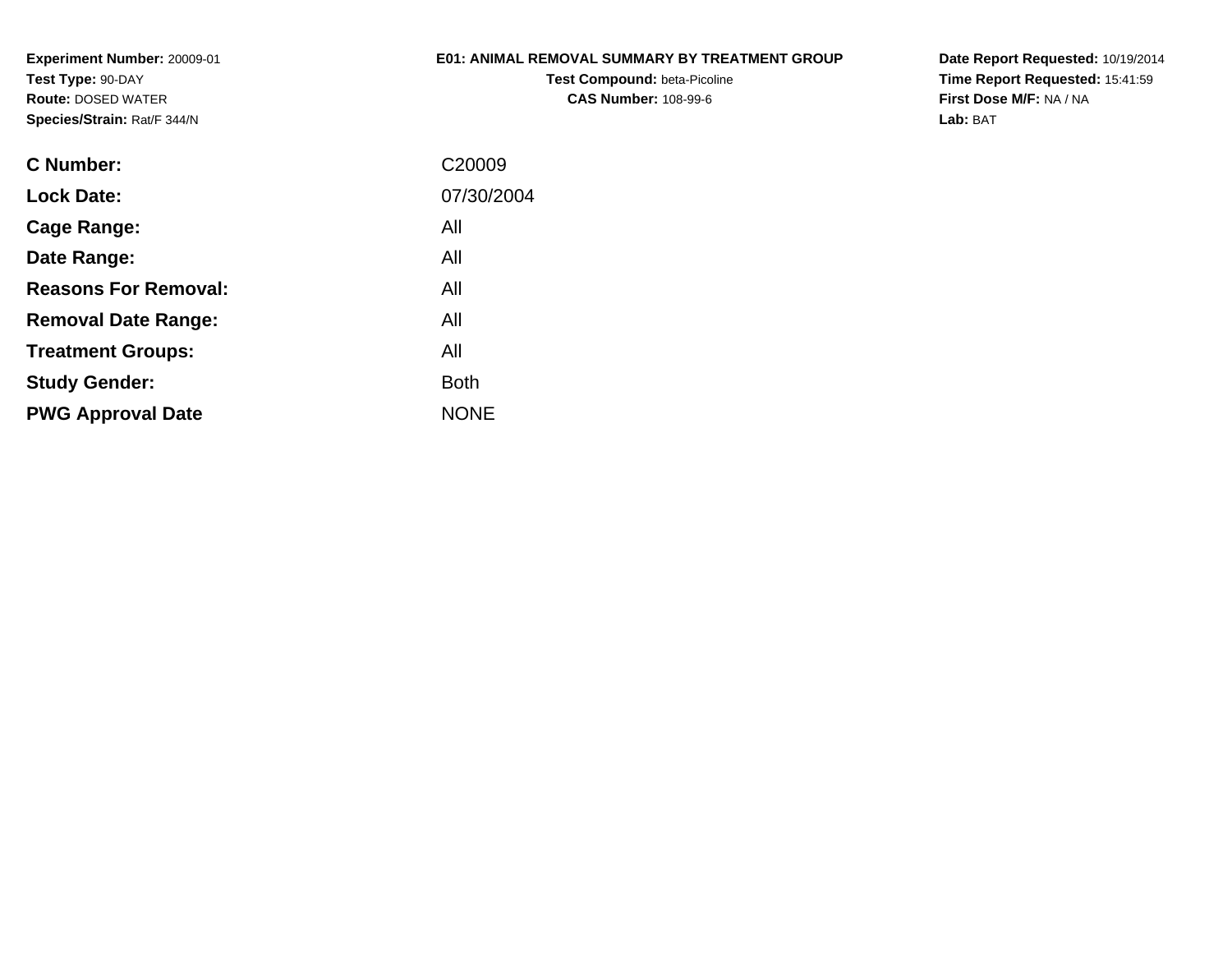## **E01: ANIMAL REMOVAL SUMMARY BY TREATMENT GROUP**

**Test Compound:** beta-Picoline**CAS Number:** 108-99-6

**Date Report Requested:** 10/19/2014**Time Report Requested:** 15:41:59**First Dose M/F:** NA / NA**Lab:** BAT

**MALE**

| <b>TREATMENT</b>       | Terminal<br><b>Sacrifice</b> |
|------------------------|------------------------------|
| MG/L<br>$\overline{0}$ | 10                           |
| MG/L<br>78             | 10                           |
| MG/L<br>156            | 10                           |
| MG/L<br>312            | 10                           |
| MG/L<br>625            | 10                           |
| 1250 MG/L              | 10                           |
|                        | 60<br><b>TOTAL</b>           |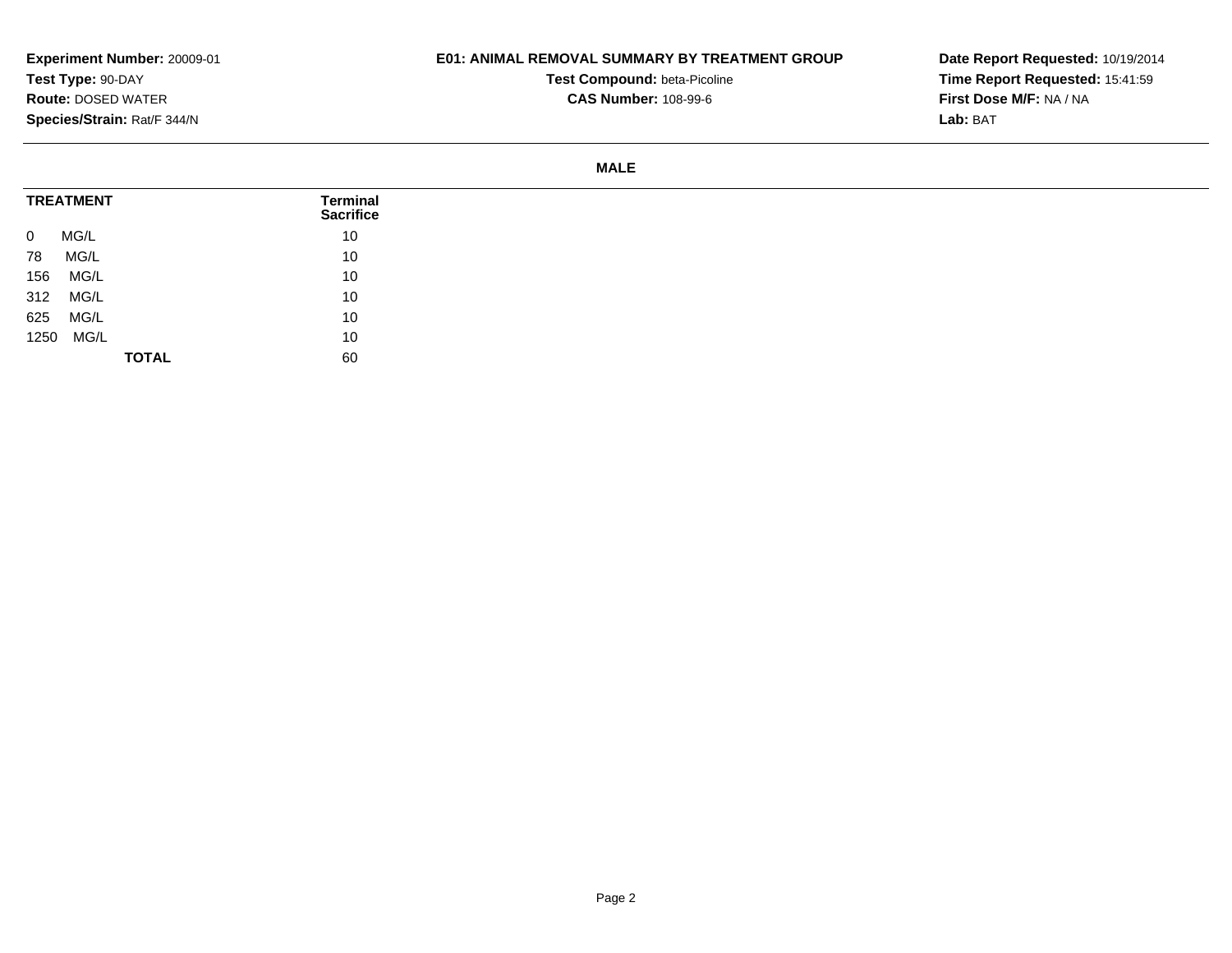# **E01: ANIMAL REMOVAL SUMMARY BY TREATMENT GROUP**

**Test Compound:** beta-Picoline**CAS Number:** 108-99-6

\*\*\*END OF MALE DATA\*\*\*

**Date Report Requested:** 10/19/2014**Time Report Requested:** 15:41:59**First Dose M/F:** NA / NA**Lab:** BAT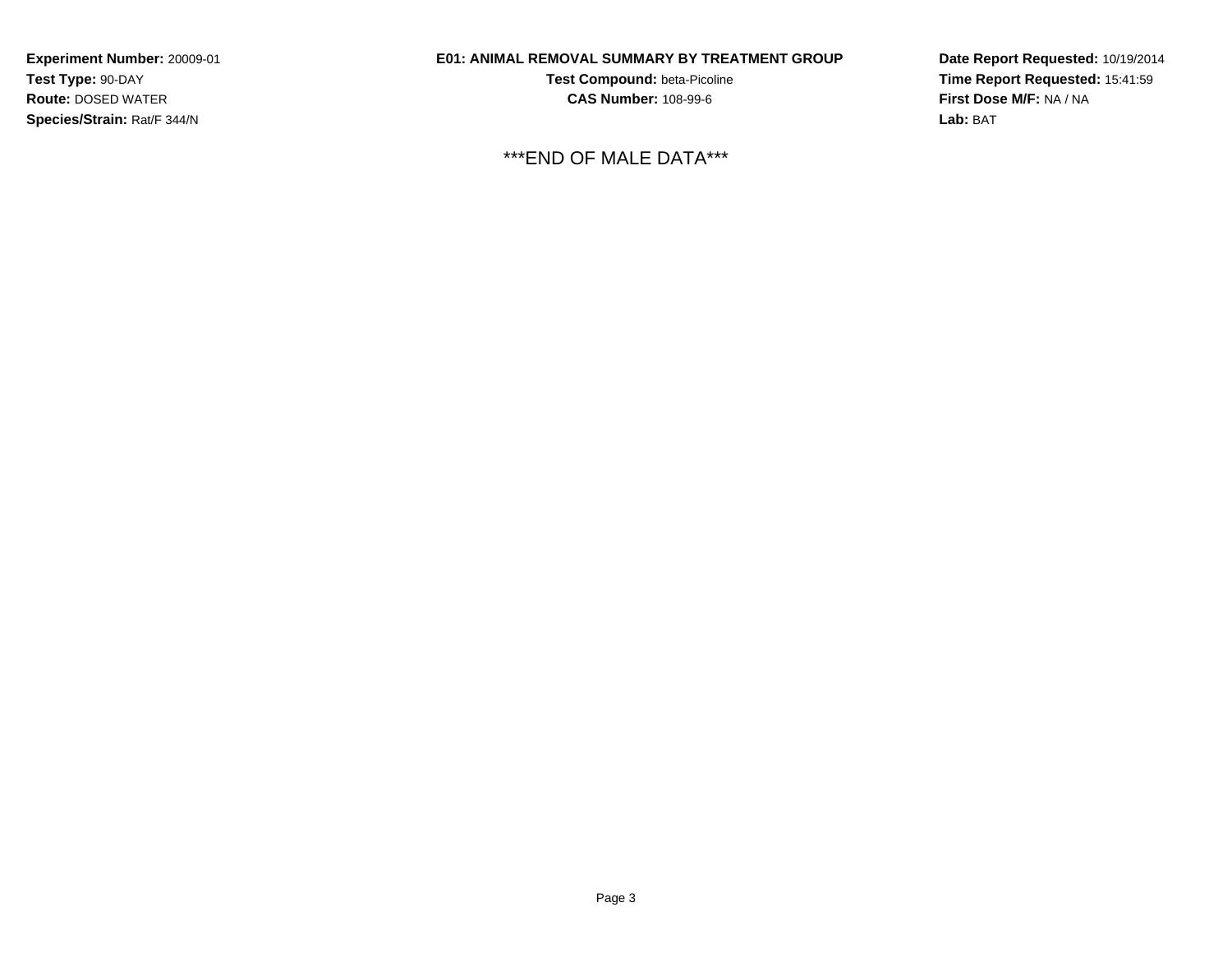## **E01: ANIMAL REMOVAL SUMMARY BY TREATMENT GROUP**

**Test Compound:** beta-Picoline**CAS Number:** 108-99-6

**Date Report Requested:** 10/19/2014**Time Report Requested:** 15:41:59**First Dose M/F:** NA / NA**Lab:** BAT

#### **FEMALE**

| <b>TREATMENT</b>       | <b>Terminal</b><br><b>Sacrifice</b> |
|------------------------|-------------------------------------|
| MG/L<br>$\overline{0}$ | 10                                  |
| MG/L<br>78             | 10                                  |
| MG/L<br>156            | 10                                  |
| 312<br>MG/L            | 10                                  |
| MG/L<br>625            | 10                                  |
| 1250 MG/L              | 10                                  |
|                        | 60<br><b>TOTAL</b>                  |